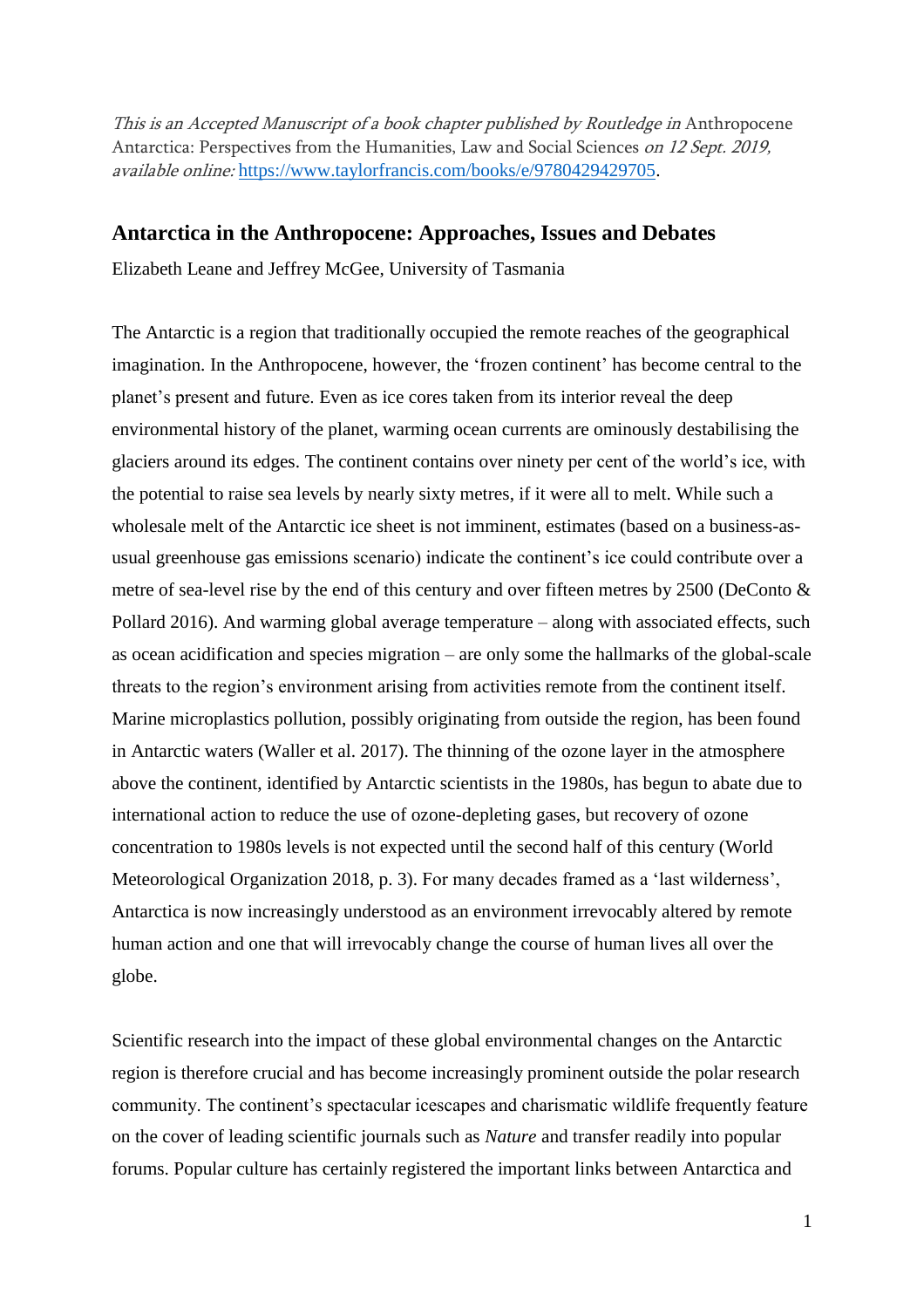global environmental change, as evidenced by Hollywood films such as the disaster movie *The Day After Tomorrow* (2004) and the children's animation *Happy Feet Two* (2011). Large calving icebergs that might formerly have been enjoyed as spectacular natural events are now treated as political events and presaged by news headlines around the world.

The Anthropocene, then, not only brings attention to Antarctica's integral role in the global climate system; it also asks us to rethink our assumptions about a place 'often depicted as paradigmatically non-human' (Roberts, Howkins & van der Watt, 2016, p. 2). Labelled variously a 'continent for science', a 'giant laboratory' and a 'last wilderness', Antarctica in the popular imagination has until very recently been largely thought of as a pristine environment defined by its remoteness from human settlement. But the global biophysical impacts of the Anthropocene significantly challenge the notion of Antarctica as a remote place, cut off from the planet by the circumpolar current and extreme weather of the Southern Ocean. In the Anthropocene, Antarctica becomes nearer in thought, entangled with our everyday actions. If the Anthropocene signals (in geographer Jamie Lorimer's words) 'the end of the idea of Nature as a pure place untouched by human hands' (2017, p. 121), then the Antarctic, as the material embodiment of this ideal, faces a radical reframing.

The concept of the Anthropocene also brings home the fact that humans never encountered a truly 'pure' Antarctica. When European explorers caught sight of its icy coasts in the early nineteenth century, the gasses in its ice were already recording the atmospheric changes brought about by the Industrial Revolution (British Antarctic Survey 2014). Antarctica and the subantarctic islands were the site of a massive sealing and whaling industry in the nineteenth century, with fur seals driven close to extinction. Explorers who stoically battled the Antarctic elements for national and scientific priorities were also interested, in some cases, in the potential for exploiting the continent's mineral resources.<sup>1</sup> In the same year the Antarctic Treaty entered into force (1961), the United States installed a nuclear reactor to power McMurdo Station, its largest research base. The Treaty designated Antarctica a 'continent for science and peace', but the decades that followed also saw krill, icefish and later toothfish become the subject of industrial fishing in the region, and whales being hunted by Japanese factory ships. And although the 1991 Protocol on Environmental Protection to the Antarctic Treaty (Madrid Protocol) introduced a series of measures to limit the environmental impact of activities in Antarctica, including the banning of non-native species (bar humans), the human 'footprint' on Antarctica is not trivial and cannot be blamed solely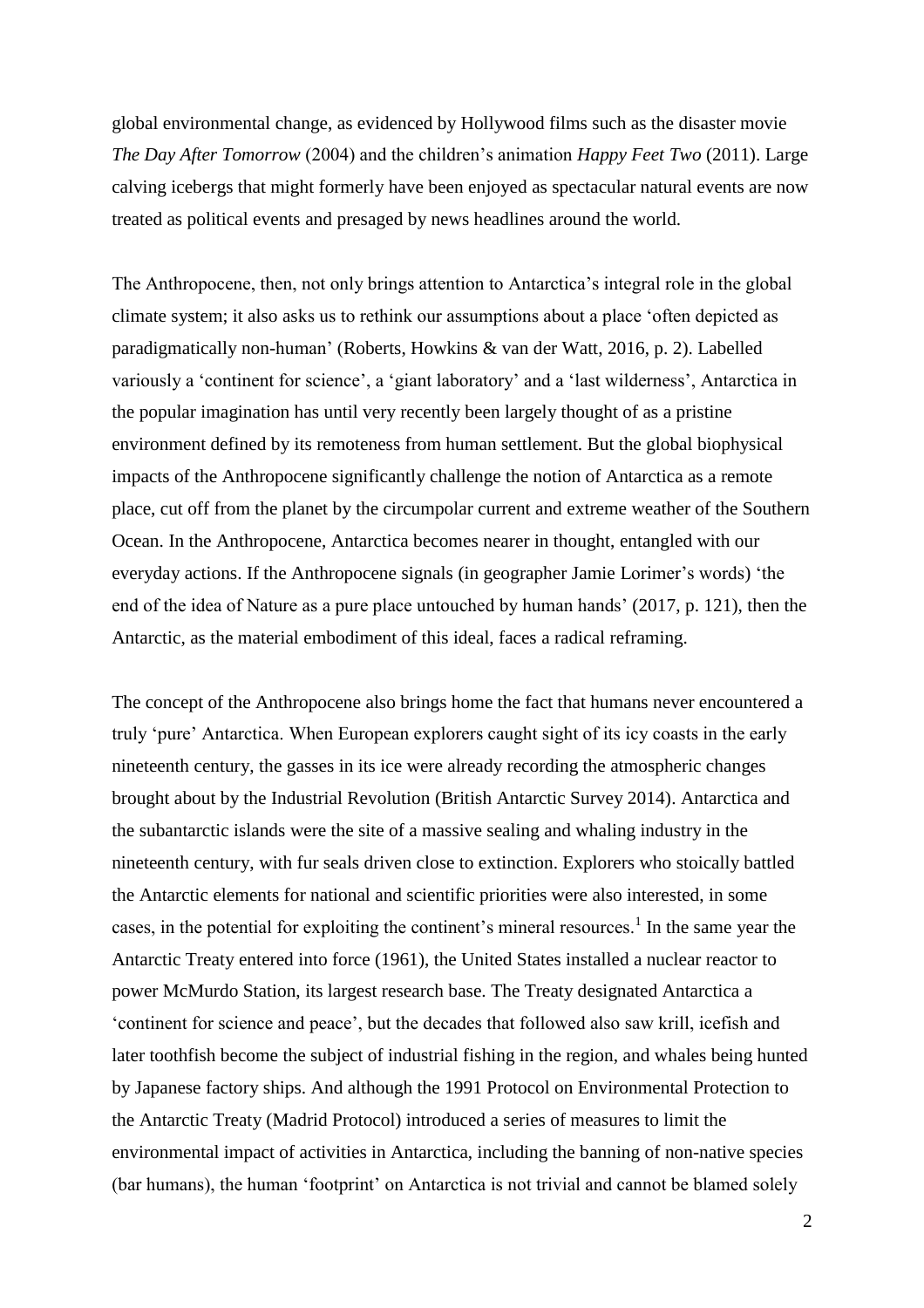(or even mostly) on the burgeoning tourist industry. While over fifty thousand tourists visited the Antarctic region in the 2017-18 summer season – some of them perhaps motivated by an Anthropocenic 'last chance to see' impulse – research suggests that scientific programmes have a greater environmental impact,<sup>2</sup> with infrastructure and related disturbance 'similar in size to the total ice-free area of Antarctica … [and] disproportionately concentrated in some of the most sensitive environments' (Brooks et al. 2019, p. 185).<sup>3</sup> In 2017, there were seventy-six research stations on the continent (COMNAP 2019).

While these kinds of impacts are 'local' rather than global problems, in the sense that they are a result of human activity in the region, they nonetheless form part of a new understanding of Antarctica as an anthropogenic icescape, enmeshed with the human world in ways that require ongoing analysis, critique and reassessment. This creates a challenge for scholarship, as the disciplines designed to think critically about human culture and society have only recently begun to apply their conceptual frameworks to Antarctica. Before turning to this topic, however, it is necessary to tease out the multiple and contested uses of the term 'Anthropocene', particularly as they relate to the Antarctic region.

## **Antarctica in the Anthropo-scene**

In this volume we understand 'the Anthropocene' to broadly indicate the period in which human activity of various kinds has become a key driving force of planetary environmental change. In the last two decades, the concept has gained considerable traction in scholarship across a wide range of disciplines. The exact scientific definition of the term, and indeed its acceptance as a geological unit, is far from settled, with the Anthropocene Working Group (AWG) still in the process of preparing an official proposal to the appropriate subset of the International Commission on Stratigraphy (Zalasiewicz et al. 2017, p. 59). Although the scholarly community eagerly anticipates the results of this proposal submission, the concept has gained an interdisciplinary currency which seems unlikely to be diminished by any lack of scientific consensus. The idea of the Anthropocene has been so productive within a wide range of disciplines that it now constitutes its own subfield, with corresponding conferences and journals<sup>4</sup> – an 'Anthropo-scene', as geographer Jamie Lorimer (among others) has described this 'event-space', which now extends beyond academia to the media and other parts of the public sphere (2017, p. 118). As Lorimer writes in an overview of relevant scholarship, the term has 'proliferated promiscuously in ways unforeseen by its creators', and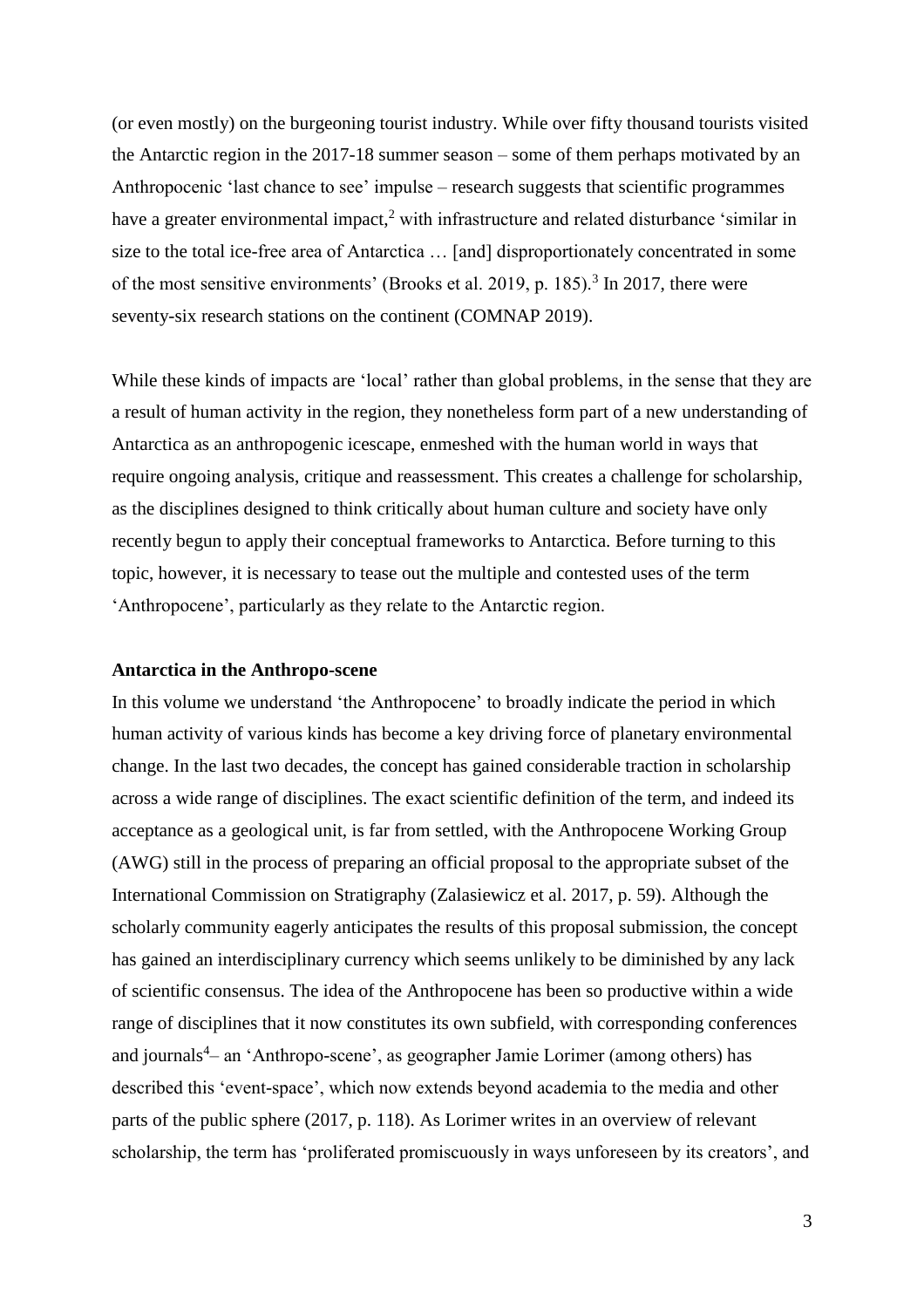while future acceptance by geoscientists might give it a 'scientific legitimacy', this 'matter[s] less than the pressing problems the Anthropocene names' (p. 131).

Within the humanities, law and social science disciplines (henceforth HLSS), debates about the Anthropocene and the length of the period it describes are themselves productive, generating new insights. Criticisms of the term, often made alongside suggested alternative namings and framings, have centred on its homogenising power to disguise global inequities, presenting as it does 'humanity', rather than certain sectors of it, as the source of destructive planetary-wide environmental change. Also at issue is its apparent reinstatement of human ascendency, 'conceptually hardening modern humanity's perceived entitlements ... enshrining humanity's domination over the planet' when exactly the opposite conceptual move is required (Crist 2007, p. 52). Related debates about the date of the Anthropocene's beginning have political meaning, signalling a different root cause of the planet's current trouble: a suggested starting date of the onset of the Industrial Revolution, for example, ties the concept to the emergence of capitalism, whereas another suggestion – the beginning of European settlement of the Americas – points towards Western colonial expansion (Lorimer 2017, p. 132). The AWG is currently proposing the mid-twentieth century as the most likely starting point of the Anthropocene, but the question remains to be decided (Zalasiewicz et al. 2017, p. 58). We have therefore imposed no restrictions here on how contributors to this volume understand the Anthropocene, leaving them to make their own implicit or explicit case for interpretation, and to embrace or question the term as they see fit.

Within the huge body of HLSS-based scholarship on the Anthropocene, the Antarctic region's scientific relevance – as an 'icy archive' of greenhouse gas data, a global climate 'canary' and a source of massive sea-level rise – is taken as read. Much less explored are the distinct opportunities that the continent currently offers as a subject of social and cultural enquiry. The chapters in this volume bear out this claim, but here we offer a few broad ways in which Antarctica presents a useful and distinctive place – intellectually speaking – from which to address some of the challenges of the Anthropocene.

The growth of the Anthropocene as a subject of scholarly discussion has been accompanied by an increasing interdisciplinarity in academic exchange. Within the environmental humanities, critics such as Noel Castree have urged researchers to 'get their hands dirty in the places [where] scientists operate' and seek 'institutional and epistemological forms of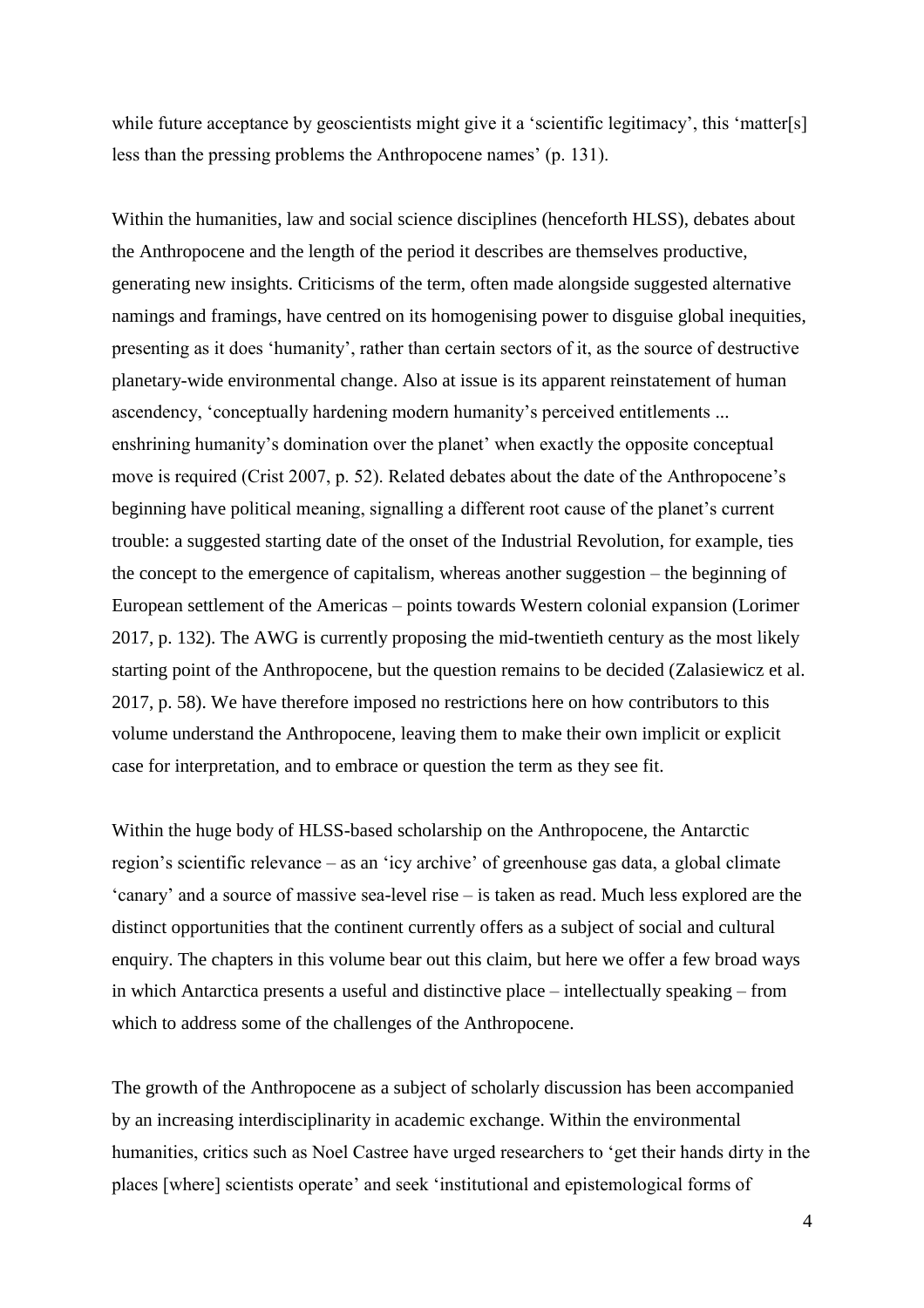engagement that might alter important conversations occurring outside the humanities' (2014, p. 244). The Antarctic scholarly community is unusually well placed to initiate and maintain these kinds of interdisciplinary engagements. With Antarctica long labelled the 'continent for science', researchers in the HLSS disciplines interested in the region have had to carve out a place for themselves within a science-dominated field – a situation that has generated opportunities as well as challenges. The key body representing Antarctic-based HLSS scholarship is the Standing Committee on Humanities and Social Sciences (SC-HASS) within the international Scientific Committee on Antarctic Research (SCAR).<sup>5</sup> SC-HASS holds its own regular conferences and forms a significant part of SCAR's large biennial Open Science Conferences (OSCs). These represent truly multi-disciplinary events, where researchers in fields ranging from astronomy to literary studies meet and take part. And given SCAR's role in providing advice to the Antarctic Treaty Consultative Meetings, and its connections with industry bodies such as the International Association of Antarctic Tour Operators, the opportunity for transdisciplinary exchange at these meetings is also significant.

This is not to suggest that Antarctic research is a paragon of disciplinary collaboration and inclusion. Authority is still heavily weighted towards the natural sciences and it is not unusual in Antarctic forums for scientists to be positioned as experts on topics that are the traditional purview of the HLSS disciplines (although the opposite situation is extremely rare). For example, at a SCAR OSC held in mid-2018, a well-attended Q&A panel event focused on 'Polar Change and the Future of Society'. Sponsored by the journal *Nature*, the panel comprised five scientists (with another chairing), the head of the UK's Polar Regions Department and one of the journal's senior editors. Given the large number of social scientists presenting at the conference, their absence from the panel drew some comment.<sup>6</sup> For genuine intellectual exchange, HLSS researchers need a seat at this kind of table, and as well as the freedom to challenge the idea of the natural sciences as the altruistic generator of all relevant knowledge on Antarctica. Nonetheless, the continual growth and integration of HLSS into the Antarctic research community suggests that, in the future, this will be a particularly active space for disciplinary conversations.

Another striking aspect of Antarctica in the context of a global environmental crisis is its status as an internationally governed space. The Antarctic Treaty, which puts the seven territorial claims on the continent into a form of indefinite hiatus – effectively on hold, but not abandoned – has now been in place for sixty years. Long the subject of literary fantasies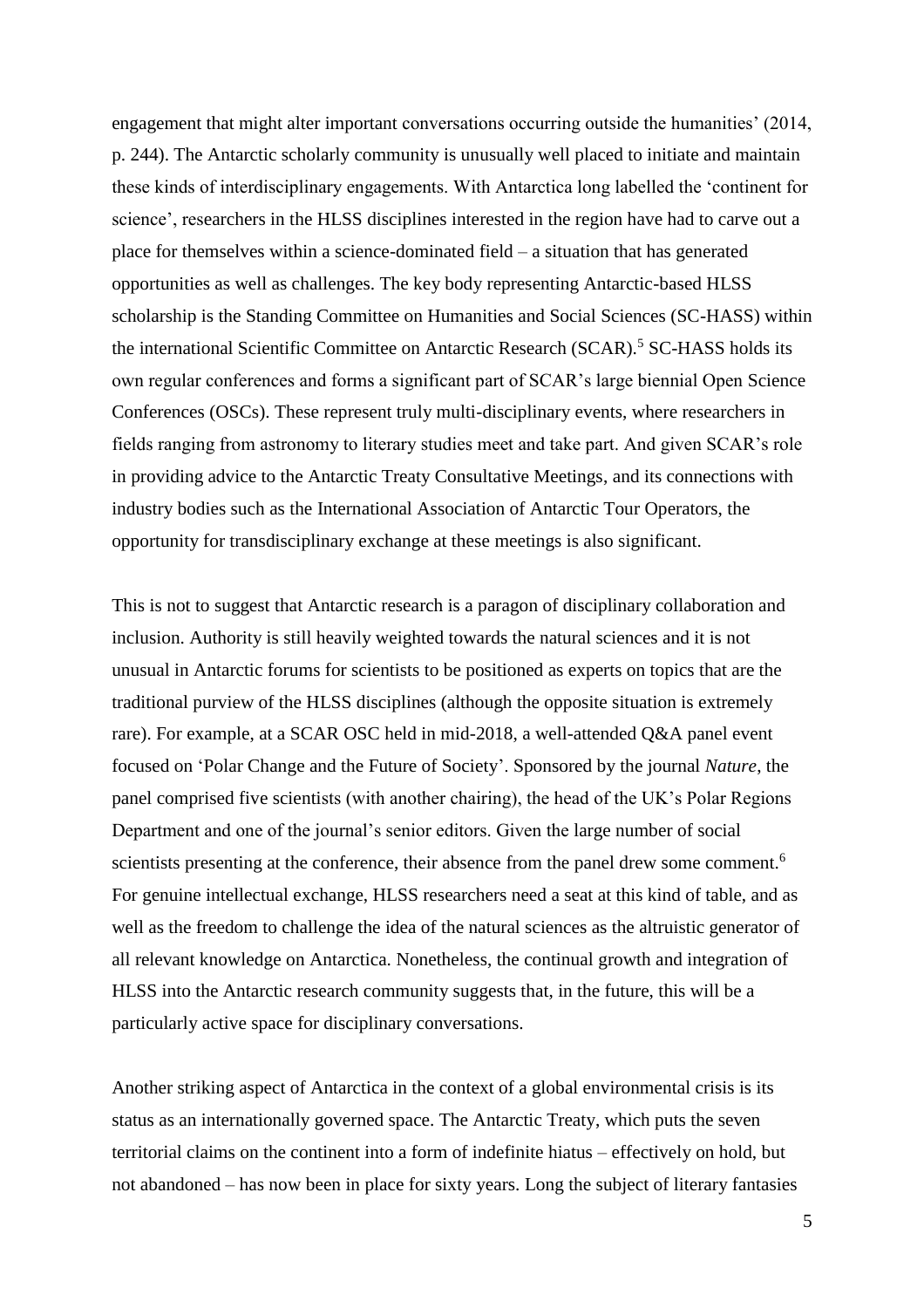about alternative societies that invert and rectify the injustices of the wider world, in the twenty-first century Antarctic governance continues to be seen in a utopian light, as presenting an example of international cooperation for the global 'common good' and environmental protection that might provide a model for future governance of other areas, especially outer space. Perhaps, this thinking goes, a reverse globalisation is possible, where humanity's international governance of Antarctica, the erstwhile exception, sets the standard for the rest of human activities. Again, this harmonious image is in many ways naïve. Claimant states have never ceded their territories and, as Alan Hemmings argues in this volume, nationalist motives can influence seemingly noble scientific ventures. Criticisms directed at the Anthropocene as a homogenising concept that smooths over global inequities can equally be directed at the Antarctic Treaty System (ATS) itself. Nations such as Malaysia have protested at various points, particularly during the 1980s, about the perceived dominance of Antarctic governance by Western nations that are wealthy enough to sustain scientific programmes, instead calling for the region to come under UN governance. While some commentators celebrate the longevity and stability of the ATS, others (including Tim Stephens in this volume) point to the mounting pressures on the governance regime – such as increased access and a growing diversity of states involved in its governance – that the Treaty was not specifically designed to address (see also Hemmings 2017, p. 518). Despite these difficulties, however, Antarctica still functions not only as a 'laboratory for science' but, as Juan Francisco Salazar suggests in this volume, 'also a laboratory for thinking alternative ways of living in the Anthropocene'.

Lastly, in an 'Age of Humans' the Antarctic offers an ironic but productive point from which to investigate human relationships with the nonhuman world. As we discuss below, critics challenge the rhetorical emptying-out of a continent that sees yearly visits from five thousand station-based workers of various kinds and over fifty thousand tourists (not to mention ships' crews and tour expedition staff). Nonetheless, the Antarctic *is* distinct from other continents: the first recorded human landing was two centuries ago and, although people have been born in and made homes on the continent, no one lives there permanently. Antarctica thus raises a series of philosophical questions that are particularly pertinent at a time when the habitation and exploitation of outer space is being touted as a possible long-term response to global environmental degradation. What are our moral and ethical obligations to an environment that has no indigenous or permanent human population? How should we inhabit a place where we do not traditionally belong – if we should inhabit it at all? What human activities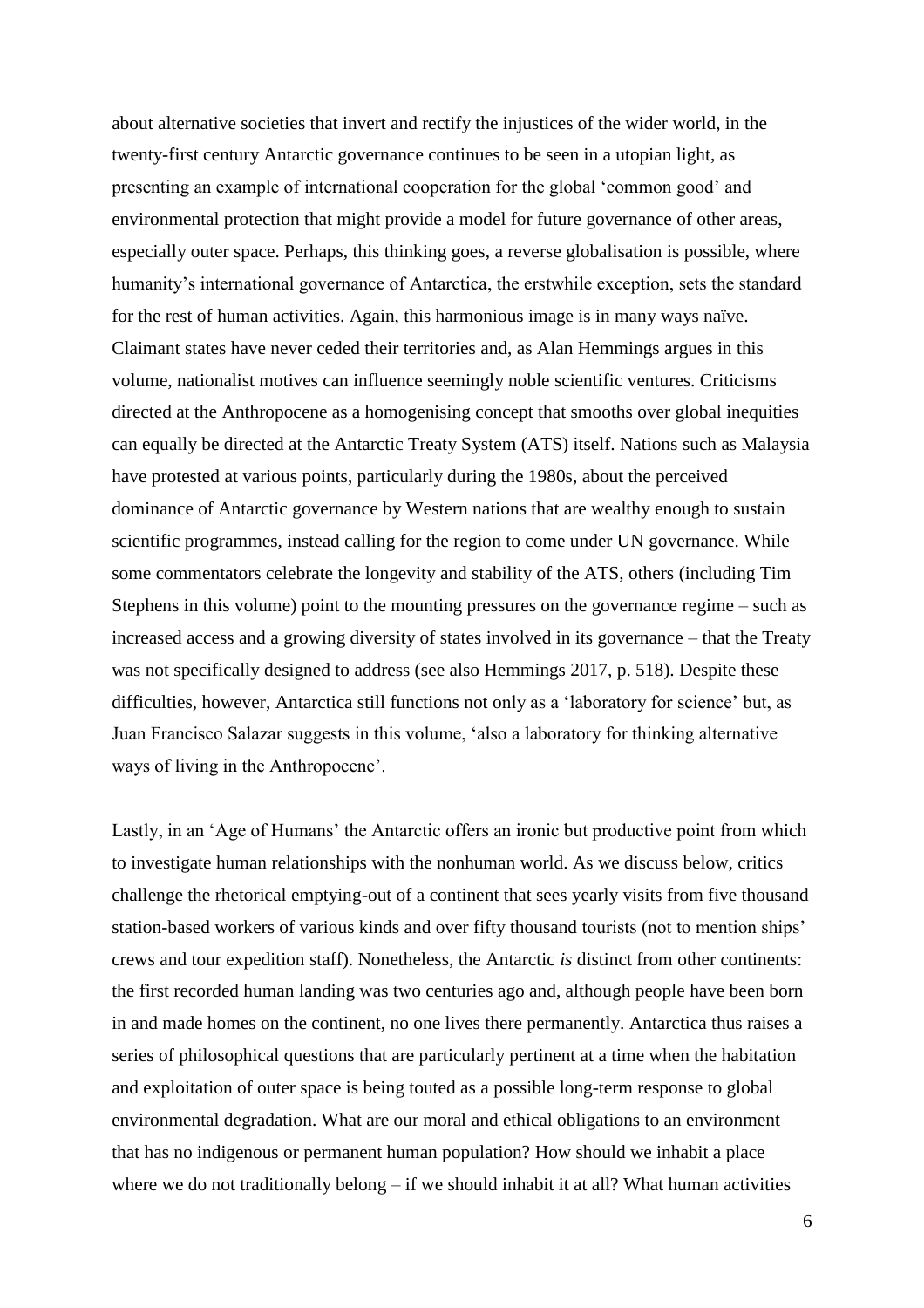should be considered legitimate in such a region? Should science take precedence over art or sightseeing? What modes of place-making have characterised our relationship with the Antarctic continent thus far? What human anxieties does such an environment generate? Should such a place be designated exceptional so as to protect it, or does such a discourse only serve to disguise the degree to which humans have already impacted it? Researchers in the HLSS disciplines have only recently begun to address these questions.

## **Antarctica and the HLSS Disciplines**

Until the years leading up to the turn of the twenty-first century, Antarctica only marginally entered into the field of view of the HLSS disciplines. While creative artists have produced responses to the continent for centuries, first working within a natural history tradition as members of exploratory expeditions, and later via residencies funded and managed by national programmes, researchers from the non-scientific disciplines have been far more reluctant to venture intellectually into the far southern latitudes (and have had fewer opportunities to travel there physically). This is truer of some disciplines than others. The unusual legal status of Antarctica, a region claimed by seven states but functioning as an international space governed by a unique treaty, has interested legal scholars for several decades (see e.g. Auburn 1982; Triggs 1986; Joyner 1998). Debate around environmental protection, tourism and heritage has also attracted researchers in the social sciences, largely coming from management and policy-related perspectives.

The humanities, however, have been far slower in their engagement with the continent. Antarctica's lack of an indigenous or permanent human population, together with an exceptionalist mindset which framed the continent as immune to the political, social and economic forces that affect the rest of the globe, might have made it seem off-limits to analysis outside an accepted natural-science framework. Only in the last decade has the subfield of humanities-based Antarctic research reached a critical mass and a confidence in its own identity, marked by the publication in 2016 of the collection, *Antarctica and the Humanities*. While researchers in the humanities, as well as the social sciences and law, are now thinking through humans' changing relationship with the nonhuman world of the far south, there is far more to be said. It is the humanities, after all, that examine (to use Helen Small's formulation) the 'meaning-making practices of human culture, past and present' (2013, p. 23). While it is easy to think of Antarctica as being devoid of culture, in fact this is a place that the vast majority of the human population only ever experiences through texts –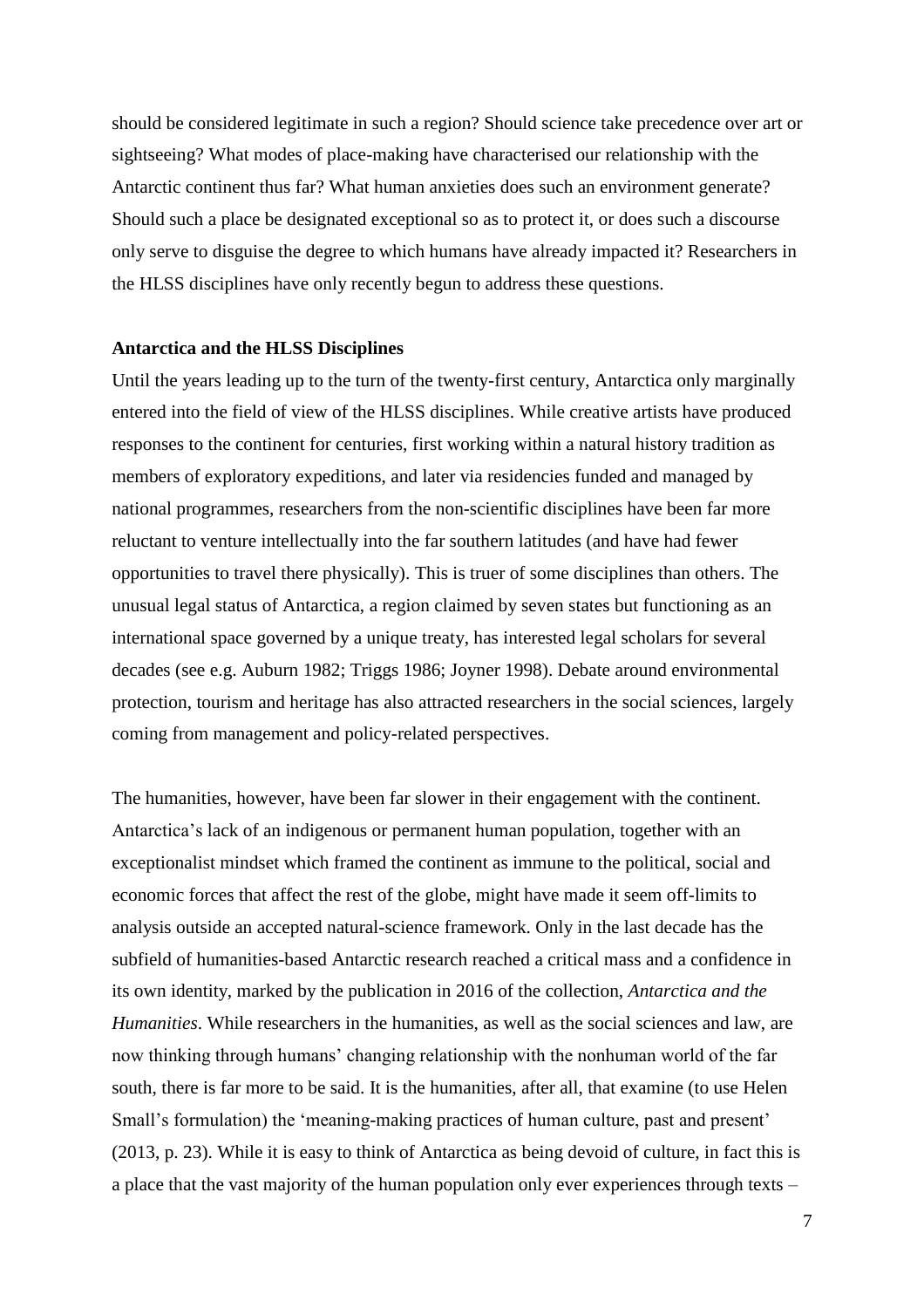aural, oral, written and visual. The images that we make and stories that we tell about the past, present and future of Antarctica reveal as much about our relationship to the place, as does our behaviour, our international obligations and our domestic laws.

As mentioned above, one of the current debates within the HLSS community engaged with Antarctica is around the notion of 'Antarctic exceptionalism'. This exceptionalism 'creates a separate sphere for Antarctica', emphasising its lack of inhabitants, conflicts and history – an attempt to maintain the continent as a 'blank' space in human terms (Glasberg 2012, p. 96). Researchers in the HLSS disciplines are increasingly demonstrating the dangers of unthinking exceptionalism, as shown in a number of the chapters in this volume.<sup>7</sup>

This challenge to exceptionalist approaches might raise the question of why a volume such as this is singles out Antarctica as an object of social, cultural, historical and legal analysis in the Anthropocene, rather than contextualising it within a broader, planetary category, such as the 'polar regions' or the 'cryosphere' (the snow and ice regions of the Earth). Certainly, current criticism focused on the wider cryosphere is directly relevant to the chapters collected here (see Sörlin 2015a; Dodds 2018; Gough 2013). Environmental historian Sverker Sörlin (2015b, pp. 95, 97) has argued for the emergence of an 'Arctic Humanities' which, like the environmental humanities, is born out of 'crisis' and, like the environmental humanities, must face 'outward, to the tropics, the oceans, the deserts the plains and the cities', thus 'work[ing in] lock step with the humanities elsewhere'. Both the Antarctic and Arctic humanities could be seen as part of a broader cultural focus on the entangled meanings and material qualities of ice.<sup>8</sup> Writing in reference to Himalayan glaciers, Marcus Nüsser and Ravi Baghel (2014, p. 150) suggest the idea of 'the cryoscape' as a way of capturing the 'coming together of human epistemic practices with the physical phenomena that constitute the cryosphere'. Given that the concept of landscape, with its 'capacity to shuttle between … different registers, act[ing] as a material point for imaginative and material worlds' has already been proposed as a key way of understanding the Anthropocene, the 'cryoscape' seems a useful term for current ways of thinking about ice (Matless 2016, p. 118). There might even be an argument for an emergent 'cryo-Humanities'.<sup>9</sup>

Ice, however, does not exhaust the meaning of 'Antarctica', which is a place demarcated formally by legal and geopolitical discourse, historically and socially within accounts of exploration and travel, and affectively in narratives of personal and spiritual encounter.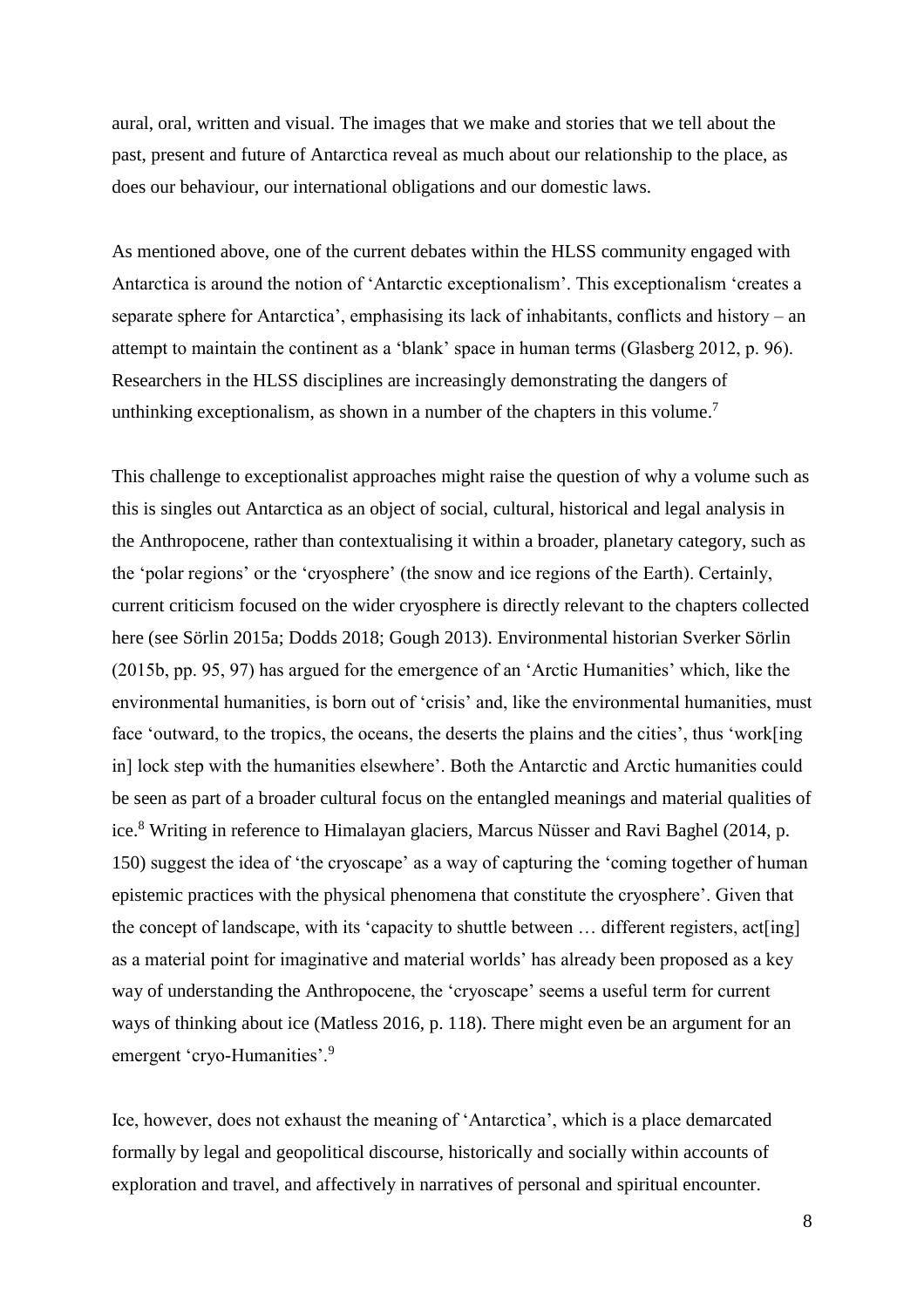International legal jurisdiction over 'the Antarctic' varies between the relevant treaties and institutions which govern the Antarctic continent and Southern Ocean. The Convention on the Conservation of Antarctic Marine Living Resources (CCAMLR), for example, uses a simplified linear version of the Antarctic Convergence (the circumpolar zone of the Southern Ocean where seawater temperatures drop suddenly). This biophysical boundary might itself move south as the planet warms. The Antarctic Treaty, by contrast, uses a cartographic line, with all land and attached ice lying south of the sixty degrees south latitude line falling within its jurisdiction. The more recent Madrid Protocol on Environmental Protection applies to the same area.

In the context of a warming planet, the Madrid Protocol's protection of the Antarctic region from the exploitation of mineral resources is significant.<sup>10</sup> Various expeditions have detected mineral deposits, including hydrocarbons, both in continental rock and in the surrounding sea bed, although it is unclear whether, or under what circumstances, these might be commercially viable. The Protocol's ban on mining is indefinite, although it can be modified at any time according to the Antarctic Treaty's procedures or reviewed from 2048. While there are no imminent plans to 'mine Antarctica', there is 'a pervasive sense that the question of owning and exploiting the resources Antarctica remains a live one' (Hemmings, Dodds & Roberts 2017, p. 10). The region's key role in global carbon sequestration, as well as its ice, could play a significant part in the future of the planet (as discussed in Jeff McGee's chapter in this volume).

Antarctica's distinct historical and geopolitical status means that it cannot be equated with ice, nor can humanities-based approaches to understanding the continent's meaning function in isolation from the social sciences and law. A central aim of this volume is therefore to bring together diverse voices from across these disciplines to consider human/nonhuman relationships and interactions in the Antarctic region in the Anthropocene.

**\***

The chapters presented in this book are grouped into three sections. The first, 'Governance and Geopolitics', looks at a number of key challenges which the Anthropocene presents to the Antarctic Treaty System and Antarctic geopolitics. Tim Stephens opens the section by examining the pressures that global anthropogenic forces are placing on the legal governance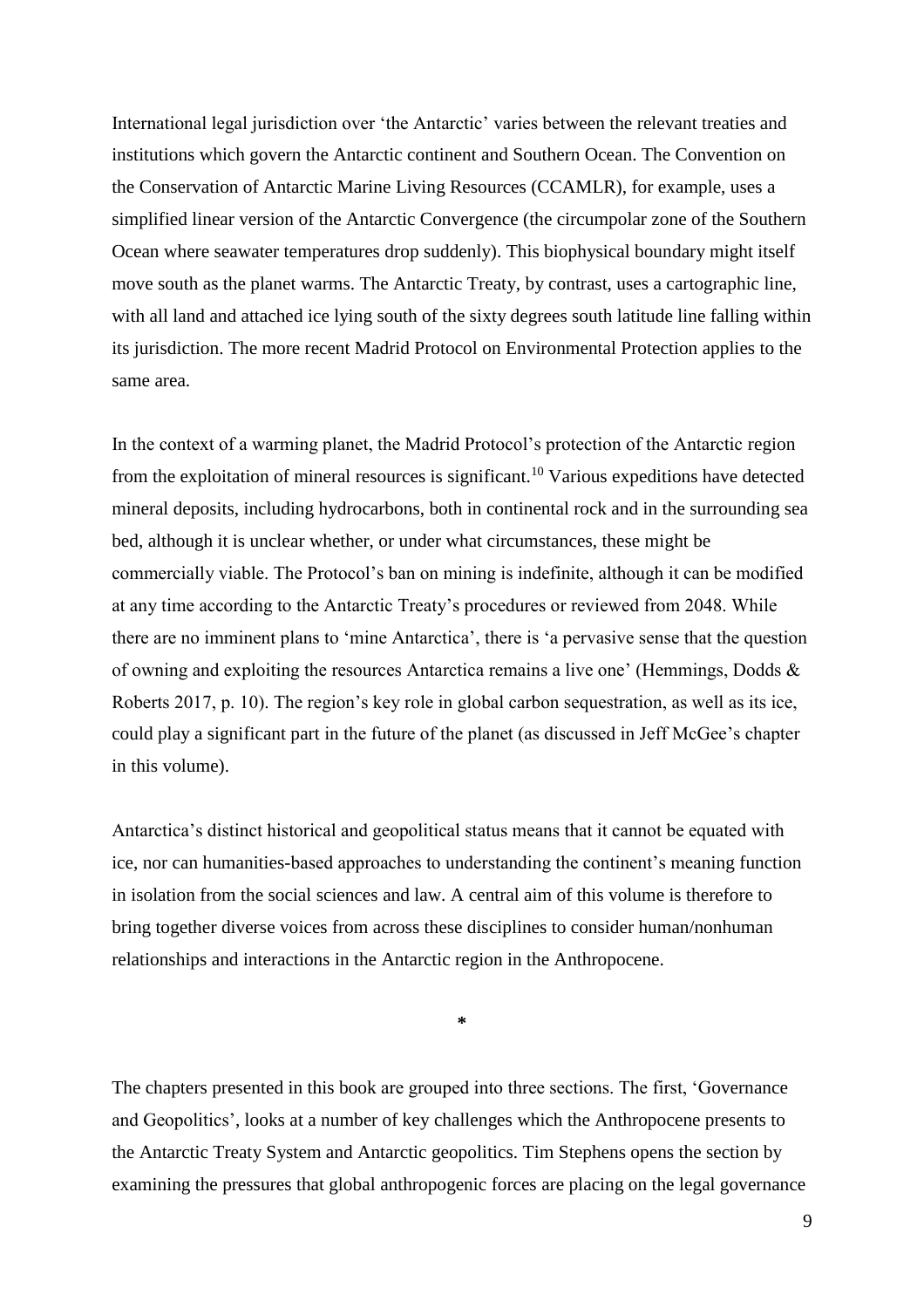of the Antarctic region, asking 'What might an ATS that understands and responds to the challenges of the Anthropocene look like?'. Stephens argues that the exceptionalist mentality that has seen the ATS remain 'aloof" from broader global issues requires urgent rethinking and that global climate change provides an important vehicle for this task. For the future of both the continent and the planet, Stephens urges a 'closer integration' between existing global climate change governance and the institutions of Antarctic governance.

Ice cores are an icon of contemporary climate science, and the drilling of these artefacts is frequently presented in the media in a positive light, as a heroic scientific venture undertaken in extreme conditions. In 'Subglacial Nationalisms', Alan Hemmings queries the motivation behind the quest for a 'million-year' ice core, detecting in this much-touted activity a nationalism 'disguised as a contribution to … international public goods'. The challenges of the Anthropocene, he argues, can readily be put to work in the service of nationalist agendas.

One response to the Anthropocene has been the proposal of planetary-scale technological fixes. In 'Frozen Eden Lost', Jeff McGee examines the idea of geoengineering Antarctica and the Southern Ocean to reduce the impacts of human-induced climate change. McGee outlines several actual proposals for large-scale human intervention in the Antarctic cryosphere and Southern Ocean, including increasing the reflectivity of ice-covered areas; enhancing sequestration of carbon in the deep ocean; and designing undersea walls or berms to slow the deterioration of ice sheets. He is primarily interested in the way these current scientific and policy discourses of Antarctic geoengineering are further challenging the sense of separateness between Antarctica and wider world. 'The Anthropocene', he contends, is 'reshaping Antarctica in both a material and a discursive sense'.

The last chapter in this section, Juan Francisco Salazar's 'The Anthropocene Melt', takes a more conceptual approach, reflecting on Antarctica as 'an important object through which to think the Anthropocene'. Salazar is particularly interested in working through the relationship between ice and time. Antarctica, he argues, has always encouraged an orientation towards the future – something that the volume of science fiction set there, as well as contemporary scholarship, confirms (Leane 2013; Liggett et al. 2017; Tin et al. 2014). Insights produced from an engagement with the continent's 'geo-logics', Salazar suggests, can be applied on a planetary level.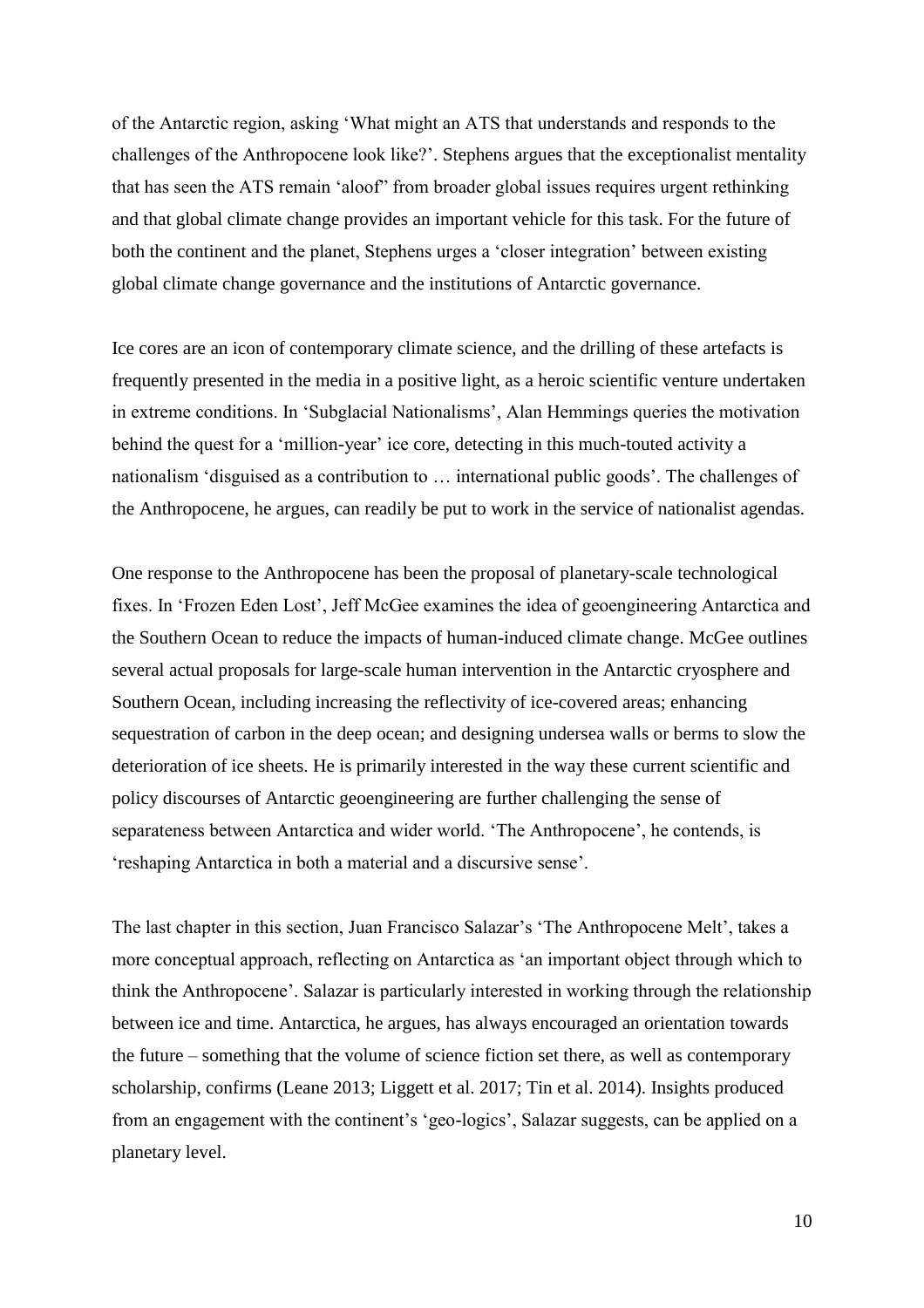The second section of *Anthropocene Antarctica* turns from the legal and geopolitical to the textual and the cultural. The idea of the Anthropocene has put ecocriticism under some strain, with critics such as Timothy Clark (2015, p. 21) pointing to 'the limits of cultural representation as a force of change in human affairs'. In this sense, it is perhaps significant that two of these chapters – Elizabeth Leane's and Hanne Nielsen's – focus on texts with high circulation. Leane looks at ecothrillers set in Antarctica, following the way in which the icescape – both as a reflection of the plot and an actor that advances the plot – functions to mediate between the global scale of environmental disaster and the local scale on which the action is played out. She also warns against the temptation to treat the future of Antarctica as though it were part of a thriller plot: the climate crisis has no firm deadline, and is best addressed not through heroic individual deeds in a race against the clock, but rather collective action in the mundane present.

In 'Save the Penguins', Nielsen takes advertising images as 'a proxy for accessing dominant attitudes towards the far south'. Focusing particularly on images which emphasise the region's environmental fragility, she traces the ways in which this idea is ironically put to work in the service of selling products and services. David Matless has pointed to the possibilities of certain landscapes – 'coastlines, glacier snouts, ice sheet edges, felled forest and the like' – to provide 'stepping points for the humanities as a teller of Anthroposcenic stories' (2016, p. 118). Nielsen warns of the complexity of using Antarctic spectacles for environmental purposes, pointing out that such images can all too readily function as 'Icewash'.

The remaining chapter in this central section, Carolyn Philpott's 'Listening "At the Sea Ice Edge"', examines sonic art works by Douglas Quin and Philip Samartzis. Both artists incorporate into their compositions found sound – both anthropogenic and environmental – recorded during their journeys to Antarctica, bringing attention to the multi-sensorial quality of the icescape and surrounding water. Such Antarctic soundscape compositions, Philpott argues, are not only the preserve of a small coterie of enthusiasts, but are encountered in exhibitions and museums, on film and television, as well being available as recordings, enabling a wide range of people to sonically experience an environment that they are unlikely to encounter directly. These compositions have the ability to increase awareness and appreciation of the Antarctic environment, without the carbon footprint of travel or the local impact of landing on the continent. The soundscape compositions are also very much of the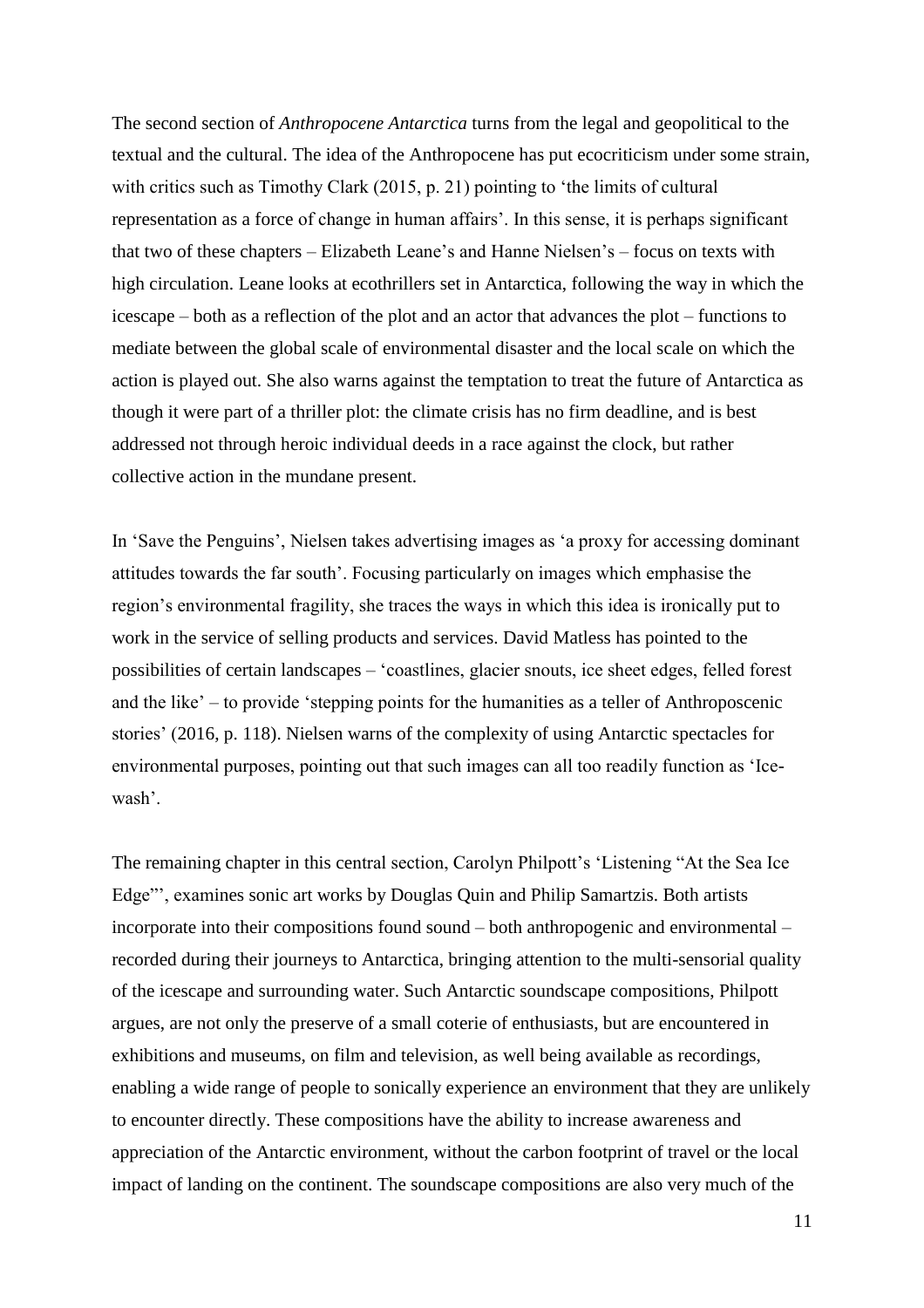Anthropocene in the sense that the human artist is no longer a sole creator, but rather working in collaboration with the nonhuman world.

The last section of the volume focuses on the question of human presence in Antarctica, thinking through questions of inhabitation, settlement and place in a continent renowned for its lack of humans. Like the idea of the Anthropocene itself, the tendency to erase human presence from Antarctica masks a more invidious absence of certain kinds of people – both from the continent itself and from accounts of its history. Researchers such as Morgan Seag, Meredith Nash, Lize-Marié van der Watt and Ben Maddison have examined the ways in which the operation of gender, race and class politics has determined who travels to Antarctica and why, and whose stories are repeated upon return (see e.g. Seag 2019; Nash et al. 2019). In this volume, Maddison turns to questions of indigeneity that have for too long been ignored in relation to Antarctica. While Maddison points to traditions of Antarctic travel and connection in various indigenous groups in far southern locations, his primary focus is the use of indigenous people and technologies in the 'Heroic Era' of exploratory ventures. 'The assumption has been made', he writes, 'that because … there were no indigenous "Antarcticans", and because Antarctic exploration was overwhelmingly undertaken by Europeans, indigeneity could not be relevant to understanding its history'. His chapter demonstrates the falseness of this assumption and points to the need for further research on the relationships between indigeneity and the Antarctic region.

People are often surprised to learn that humans have been born in Antarctica, that families have lived there, and that children have been schooled there. Nelson Llanos provides a detailed account of this under-examined aspect of Antarctic history, drawing directly from interviews with inhabitants of Chile's Villa Las Estrellas during the 1980s. Llanos explores the political context of Chile's decision to people the base with military families, as well as the challenges faced by the inhabitants of this Antarctic town – particularly the 'housewives' – and the strategies they drew on to deal with their unusual geographic and social situation. Reminding us that Antarctica's history is a lot more complex and varied than is often assumed, Llanos argues for greater attention to 'the social aspects of human presence in the icy continent', including 'the history of the family, children and women, and all people who have remained outside of the history of Antarctica'. This chapter reminds us of the various scales of human-nature interaction with Antarctica, with the local and personal stories recounted here contrasting with the global questions of other chapters.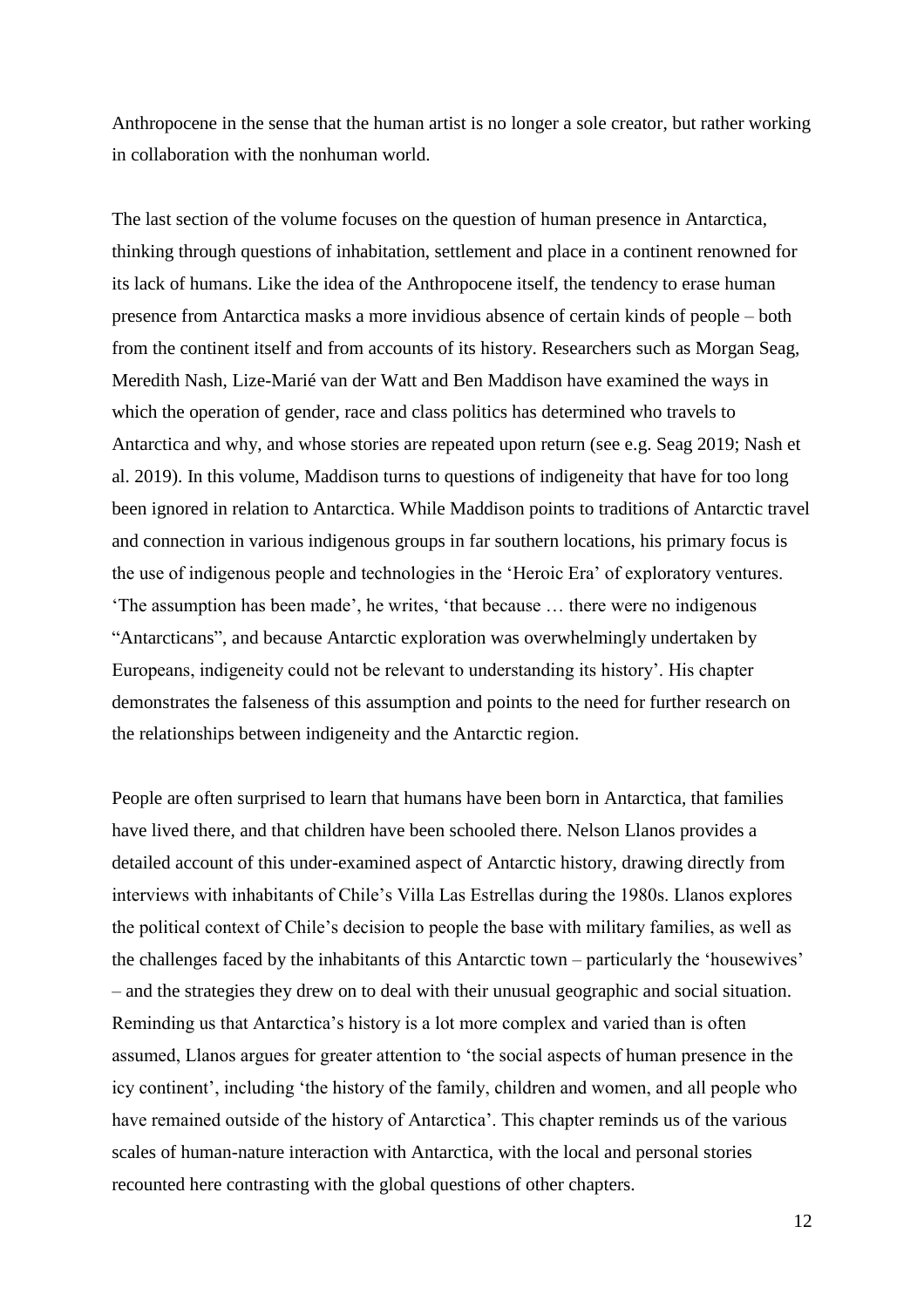The final chapter in this section is historian Adrian Howkins' 'Placing the Past'. The way Antarctica relates to the concept of place has been a topic of interest in the last few years (see e.g. Antonello 2016). Against the universalising tendencies of the Anthropocene, Howkins draws on the example of the McMurdo Dry Valleys to make a case for local specificity, both in scientific and historical research. Howkins cautions against an overly homogenising approach to the history of particular places in Antarctica, instead calling for a 'focus on embracing both distinctiveness and connectivity'. Howkins' chapter suggests that Antarctica, in its very resistance to conventions of traditional notions of place, might be a productive site from which to interrogate the meaning of this concept in the Anthropocene.

This volume is offered in the spirit of further opening up conservation and analysis about human-nonhuman interactions in Antarctica and the Southern Ocean. The chapters that follow draw from a wide range of disciplines including literature, law, geopolitics, musicology and cultural history. What holds this collection together is our collective view of the Anthropocene as an important new lens that can assist us in teasing out these interactions in new and interesting ways. We therefore hope that you will find this volume a rich resource for this task that helps us better understand Antarctica's past and present, as well as its possible futures.

## **References**

Antonello, A 2016, 'Finding place in Antarctica' in P Roberts, L-M van der Watt & A Howkins (eds), *Antarctica and the humanities*, Palgrave Macmillan, London, pp. 181–203.

Antonello, A 2017, 'Engaging and narrating the Antarctic ice sheet: a history of an earthly body', *Environmental History*, vol. 22, pp. 77–100.

Auburn, FM 1982, *Antarctic law and politics*, C Hurst, London, and Croom-Helm, Canberra.

Bjørst, LR 2010, 'The tip of the iceberg: ice as a non-human actor in the climate change debate', *Études/Inuit/Studies*, vol. 34, no. 1, pp. 133–150.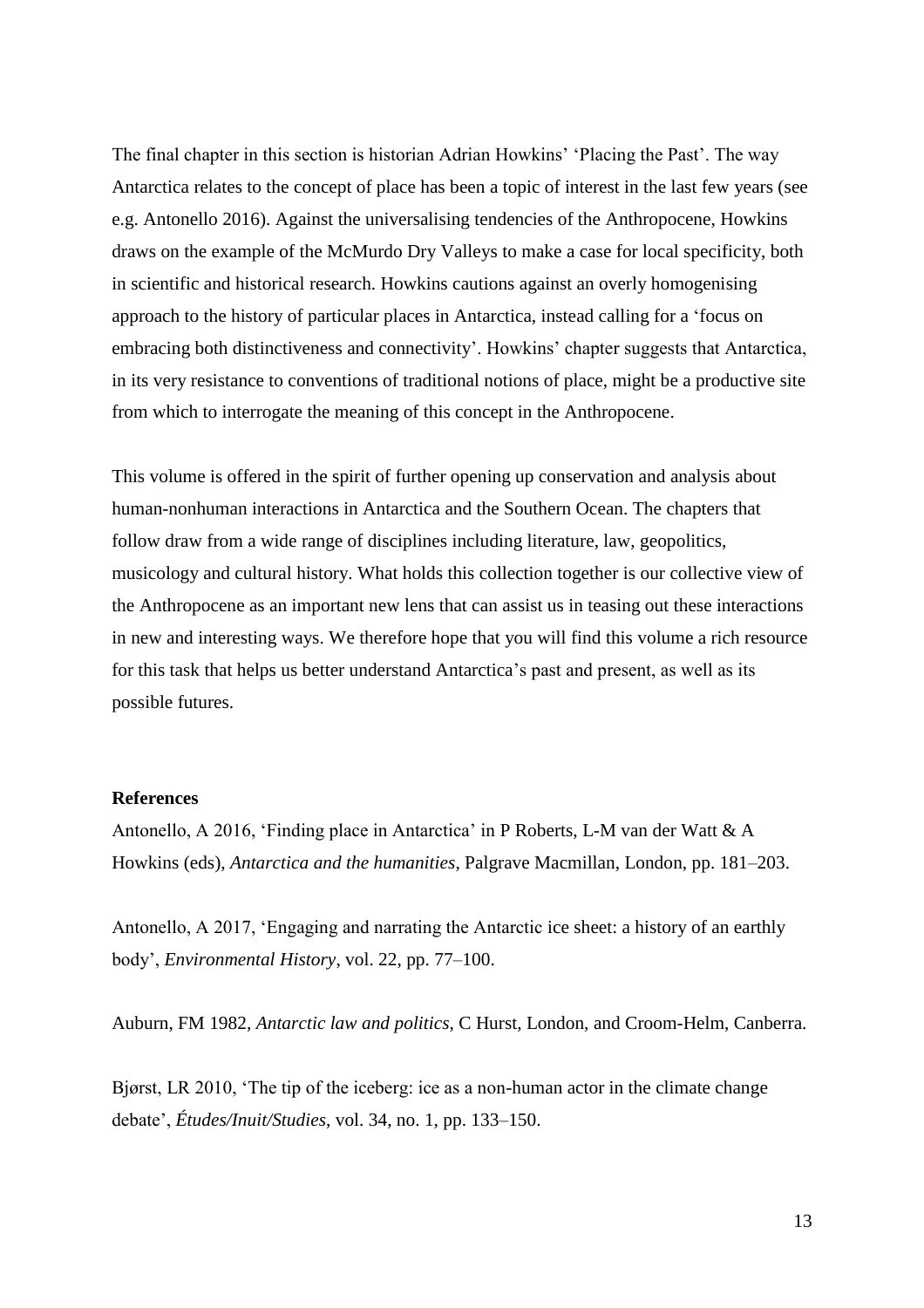British Antarctic Survey 2014, 'Ice cores and climate change', viewed 25 March 2019, <https://www.bas.ac.uk/data/our-data/publication/ice-cores-and-climate-change/>.

Brooks, ST, Jabour, J, Van der Hoff, J & Bergstrom, DM 2019, 'Our footprint on Antarctica competes with nature for rare ice-free land', *Nature Sustainability*, vol. 2, pp. 185–190.

Castree, N 2014, 'The Anthropocene and the environmental humanities: extending the conversation', *Environmental Humanities*, vol. 5, pp. 233–260.

Clark, T, 2015, *Ecocriticism on the edge: the Anthropocene as a threshold concept*, Bloomsbury, London.

COMNAP (Council of Management of National Antarctic Programs) 2017, *Antarctic Station Catalogue*, COMNAP Secretariat, Christchurch, viewed 20 March 2019, <https://www.comnap.aq/Members/Shared%20Documents/COMNAP\_Antarctic\_Station\_Ca talogue.pdf>.

Crist, E 2007, 'Beyond the climate crisis: a critique of climate change discourse', *Telos*, vol. 14, pp. 29–55.

DeConto, RM & Pollard, D 2016, 'Contribution of Antarctica to past and future sea-level rise', *Nature*, vol. 531, pp. 591–597.

Dodds, K 2018, *Ice: nature and culture*, Reaktion, London.

Elsevier 2019, 'Professor Klaus Dodds, PhD. Editorial Board, *Marine Policy*', viewed 25 March 2019, <https://www.journals.elsevier.com/marine-policy/editorial-board/professorklaus-dodds-phd>.

Emmerich, R (dir) 2004, *The day after tomorrow*, motion picture, 20th Century Fox, Los Angeles.

Glasberg, E 2011, 'Living ice: rediscovery of the poles in an era of climate crisis', *WSQ: Women's Studies Quarterly*, vol. 39, no. 3–4, pp. 221-46.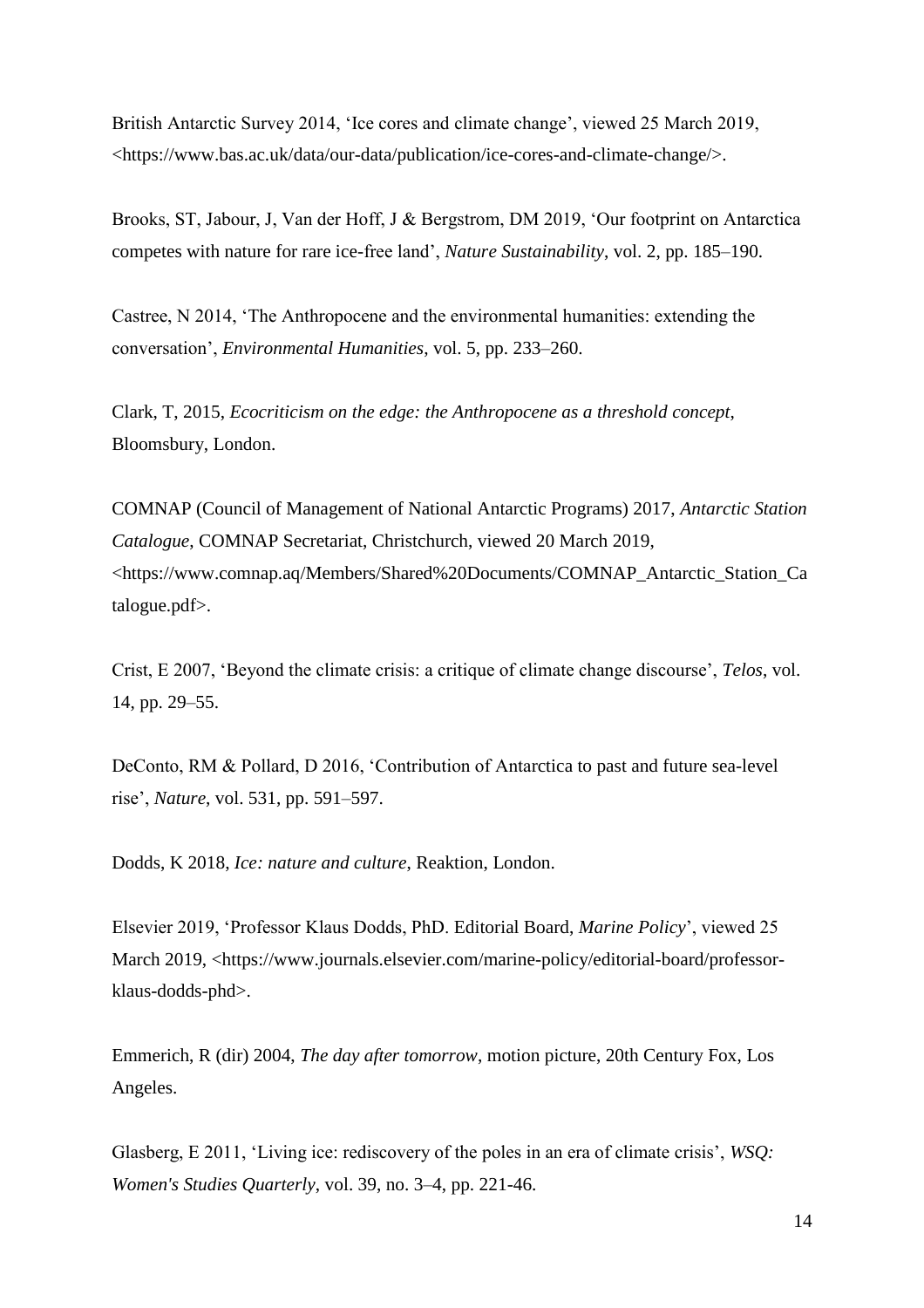Glasberg, E 2012, *Antarctica as cultural critique: the gendered politics of scientific exploration and climate change*, Palgrave, New York.

Gough, R (ed.) 2013, 'On Ice', *Performance Research: Special Issue*, vol. 18, no. 6.

Hemmings, AD 2009, 'From the new geopolitics of resources to nanotechnology: emerging challenges of globalism in Antarctica', *Yearbook of Polar Law*, vol. 1, pp. 55–72.

Hemmings, AD 2017, 'Antarctic politics in a transforming global geopolitics' in K Dodds, AD Hemmings & P Roberts (eds), *Handbook on the politics of Antarctica*, Edward Elgar, Cheltenham, pp. 507–522.

Hemmings, AD, Dodds, K & Roberts, P 2017, 'Introduction: the politics of Antarctica' in K Dodds, AD Hemmings & P Roberts (eds), *Handbook on the politics of Antarctica*, Edward Elgar, Cheltenham, pp. 1–17.

Jabour, J 2009, 'National Antarctic programs and their impact on the environment' in RK Knowles & MJ Riddle (eds), *Health of Antarctic wildlife*, Springer, Berlin and Heidelberg, pp. 211–230.

Joyner, C 1998, *Governing the frozen commons: the Antarctic regime and environmental protection*, University of South Carolina Press, Columbia.

Leane, E 2013, 'Yesterday's tomorrows and tomorrow's yesterdays: utopian literary visions of Antarctic futures', *The Polar Journal*, vol. 3, no. 2, pp. 333–347.

Liggett, D, Frame, B, Gilbert, N & Morgan, F 2017, 'Is it all going south? Four future scenarios for Antarctica', *Polar Record*, vol. 53, no. 5, pp. pp. 459–47.

Lorimer, J 2017, 'The Anthropo-scene: a guide for the perplexed', *Social Studies of Science*, vol. 47, no. 1, pp. 117–142.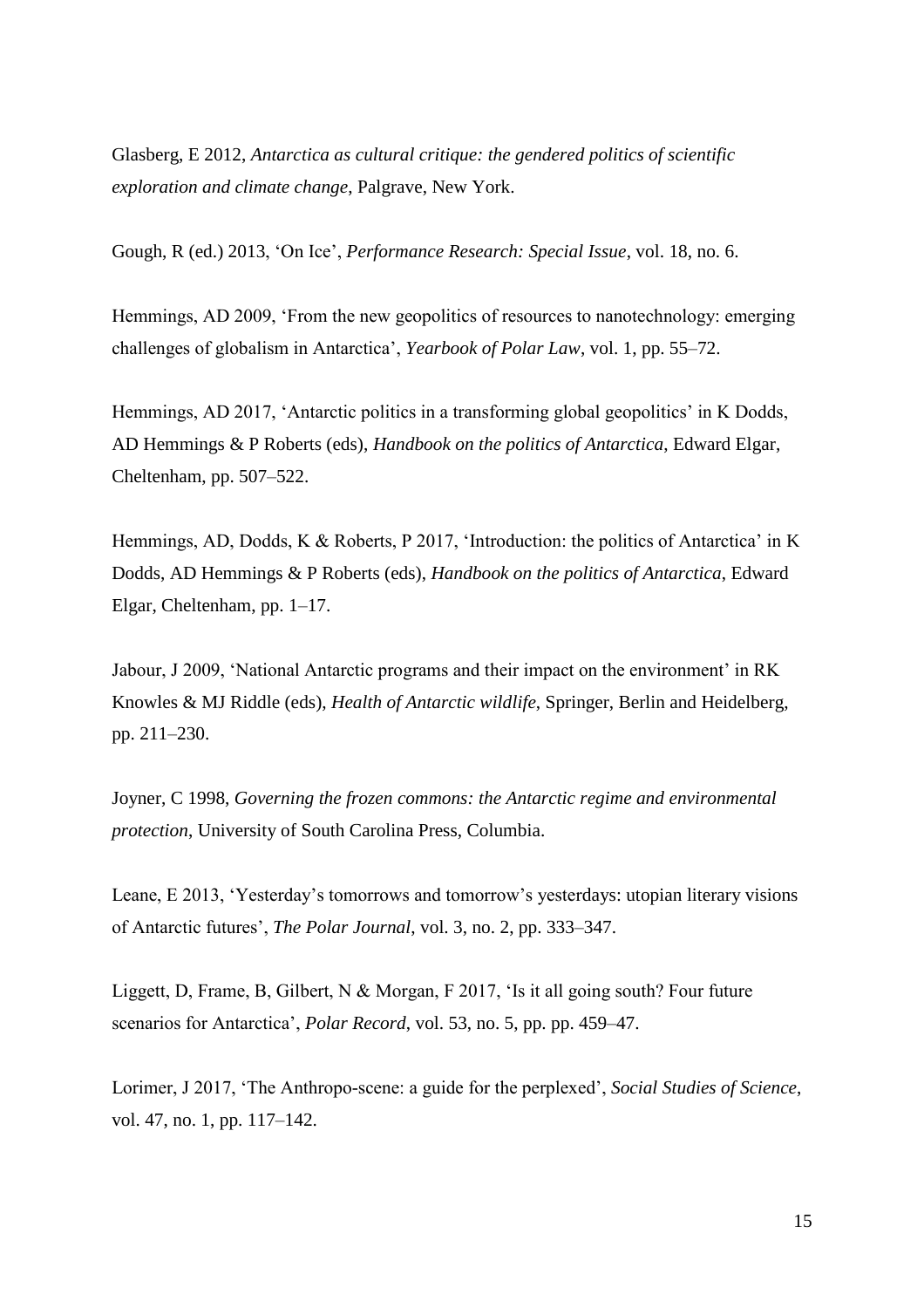Matless, D 2016, 'Climate change stories and the Anthroposcenic', *Nature Climate Change*, vol. 6, pp. 118–119.

Mawson, D 2010, 'The commercial resources of Antarctica – (IV) general' in A McLean  $\&$ D Mawson (eds), *The Adelie Blizzard: Mawson's forgotten newspaper*, Friends of the State Library of South Australia, Adelaide.

Miller, G (dir) 2011, *Happy feet two*, motion picture, Warner Bros, Los Angeles.

Nash, M, Nielsen, HEF, Shaw, J, King, M, Lea, M-A & Bax, N 2019, '"Antarctica just has this hero factor …": gendered barriers to Australian Antarctic research and remote fieldwork', *PLoS ONE*, vol. 14, no. 1, article e0209983, doi: 10.1371/journal.pone.0209983.

Nüsser, M & Baghel, R 2014, 'The emergence of the cryoscape: contested narratives of Himalayan glacier dynamics and climate change' in B Schuler (ed.), *Environmental and climate change in South and Southeast Asia: how are local cultures coping?* Brill, Leiden and Boston, pp. 138–156.

'Polar change and the future of society. Q&A discussion, based on recent publications in *Nature*' 2018, SCAR Open Science Conference, Davos, Switzerland, June 2018, viewed 20 March 2019, <https://vimeo.com/304567022>.

Roberts, P, Howkins, A & van der Watt, L-M 2016, 'Antarctica: a continent for the humanities' in P Roberts, L-M van der Watt & A Howkins (eds), *Antarctica and the humanities*, Palgrave Macmillan, London, pp. 1–23.

Seag, M 2019, 'Women in polar research: a brief history', *The Arctic Institute: Center for Circumpolar Security Studies*, viewed 19 March 2019, <https://www.thearcticinstitute.org/women-polar-research-brief-history/>.

Small, H 2013, *The value of the humanities*, Oxford University Press, Oxford.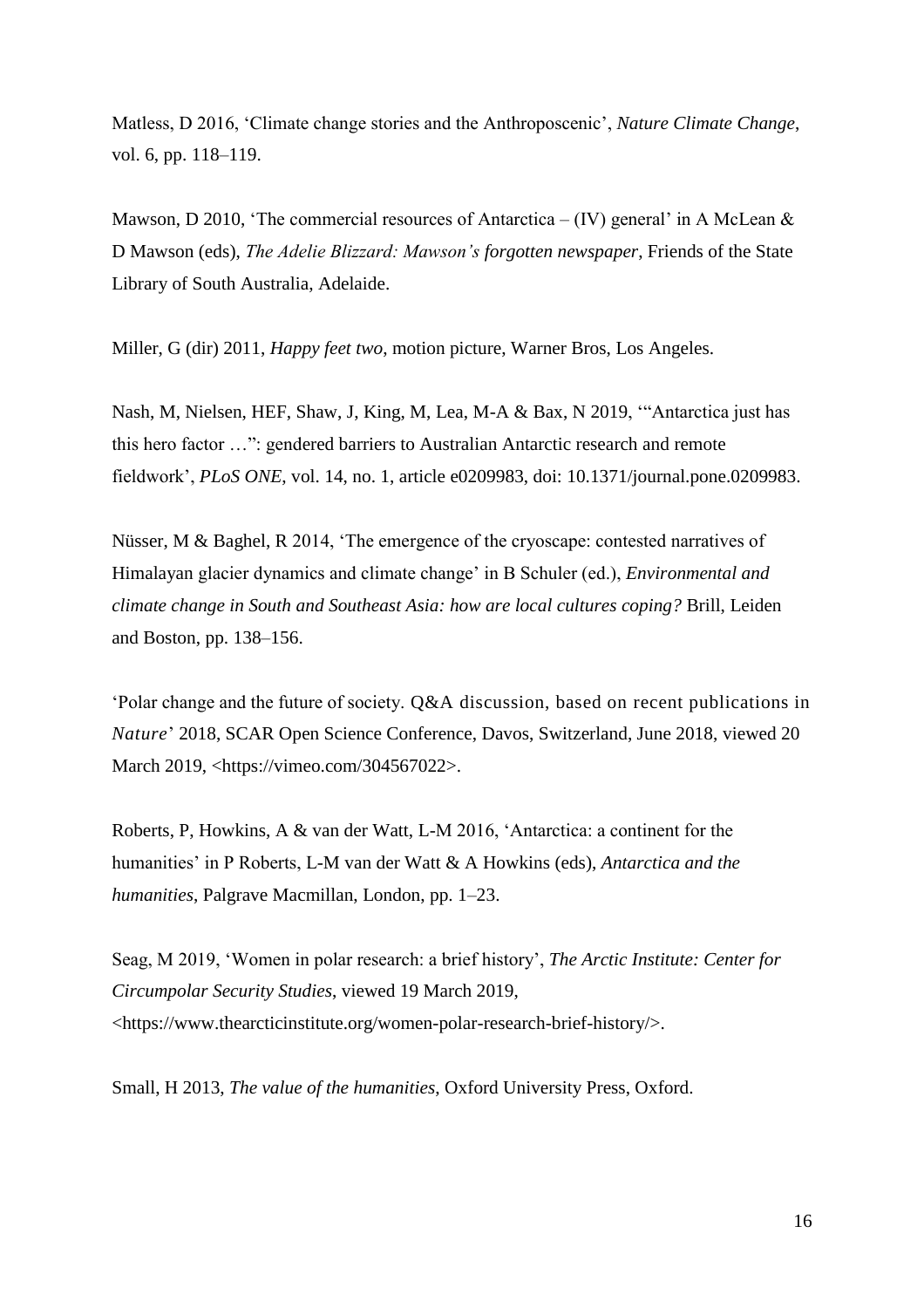Sörlin, S 2015a, 'Cryo-history: narratives of ice and the emerging Arctic humanities' in B Evengård, J Nymand Larsen & Ø Paasche (eds), *The new Arctic*, Springer, Cham, pp. 327– 339.

Sörlin, S 2015b, 'The emerging Arctic humanities: a forward-looking post-script', *Journal of Northern Studies*, vol. 9, no. 1, pp. 93–98.

Tin, T, Liggett, D, Maher, PT & Lamers, M (eds) 2014, *Antarctic futures: human engagement with the Antarctic environment*, Springer, Dordrecht.

Triggs, GD 1986, *International law and Australian sovereignty in Antarctica*, Legal Books, Sydney.

van der Watt, L-M, & Swart, S 2016, 'The whiteness of Antarctica: race and South Africa's Antarctic history' in P Roberts, L-M van der Watt & A Howkins (eds), *Antarctica and the humanities*, Palgrave Macmillan, London, pp. 125–156.

Waller, CL, Griffiths, HL, Waluda, CM, Thorpe, SE, Loaiza, I, Moreno, B, Pacherres, CO, Hughes, KA 2017, 'Microplastics in the Antarctic marine system: an emerging area', *Science of the Total Environment*, vol. 598, pp. 220–227.

World Meteorological Organization (WMO) 2018, *Executive Summary: Scientific Assessment of Ozone Depletion: 2018,* World Meteorological Organization, Global Ozone Research and Monitoring Project – Report No. 58, Geneva, viewed 20 March 2019, <https://www.esrl.noaa.gov/csd/assessments/ozone/2018/executivesummary.pdf>.

Zalasiewicz, J, Waters, CN, Summerhayes, CP, Wolfe, AP, Barnosky, AD, Cearreta, A, Crutzen, P, Ellis, E, Fairchild, IJ, Gałuszka, A, Haff, P, Hajdas, I, Head, MJ, Ivar do Sul, JA, Jeandel, C, Leinfelder, R, McNeill, JR, Neal, C, Odada, E, Oreskes, N, Steffen, W, Syvitski, J, Vidas, D, Wagreich, M, & Williams, M 2017, 'The Working Group on the Anthropocene: summary of evidence and interim recommendations', *Anthropocene*, vol. 19, pp. 55–60.